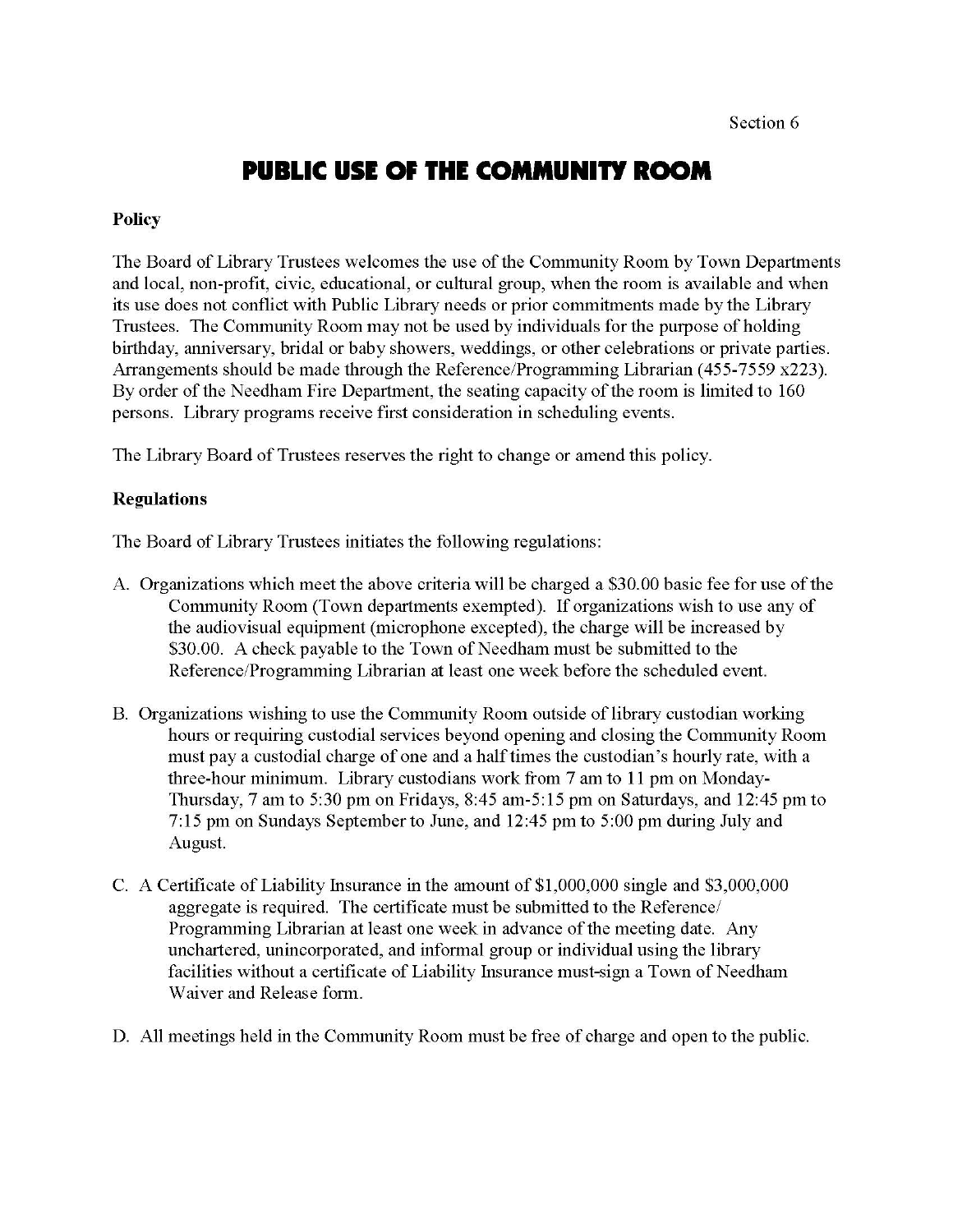- E. No meeting may be held that is likely to disturb library patrons, impede library staff, or endanger the library building or collection. The library reserves the right to reject a reservation, if the anticipated meeting is likely to be unreasonably disruptive to regular library functions.
- F. Performers may film their performances, subject to the following:
	- 1. The performer must provide the equipment and personnel to do the filming
	- 2. The filming cannot interfere with the public's enjoyment of the program

#### **Kitchen Regulations:**

- A. Only preparation of light refreshments involving no cooking will be permitted in the kitchen. Kitchen facilities may be used for preparing coffee or tea or the coffee pot may be set up in the Community Room.
- B. Groups must provide their own dishes, utensils, linens, paper goods, etc.
- C. The Community room is not available for serving club dinners.

#### **Furniture Set-Up Regulations:**

- A. Notification of any special seating arrangement must be given at least one week in advance.
- B. All equipment needs must be given at least one week in advance.

#### **Audiovisual Regulations**

A. The audiovisual equipment in the Community Room is available to groups using this room. In order to use the equipment a person in the group must demonstrate his/her expertise to the Reference/Programming Librarian at least one week in advance of the meeting time. The library reserves the right to refuse equipment use, if no person in the group has a satisfactory level of expertise.

#### **Miscellaneous Regulations:**

- A. Public restrooms are available for people using the Community Room
- B. No tickets may be sold and no moneymaking functions may take place.
- C. Nothing may be attached to the walls of the Library.
- D. No alcoholic beverages may be served (Needham general by-law 3.1.10).
- E. Smoking is not permitted in any part of the Library (Board of Library Trustees' policy).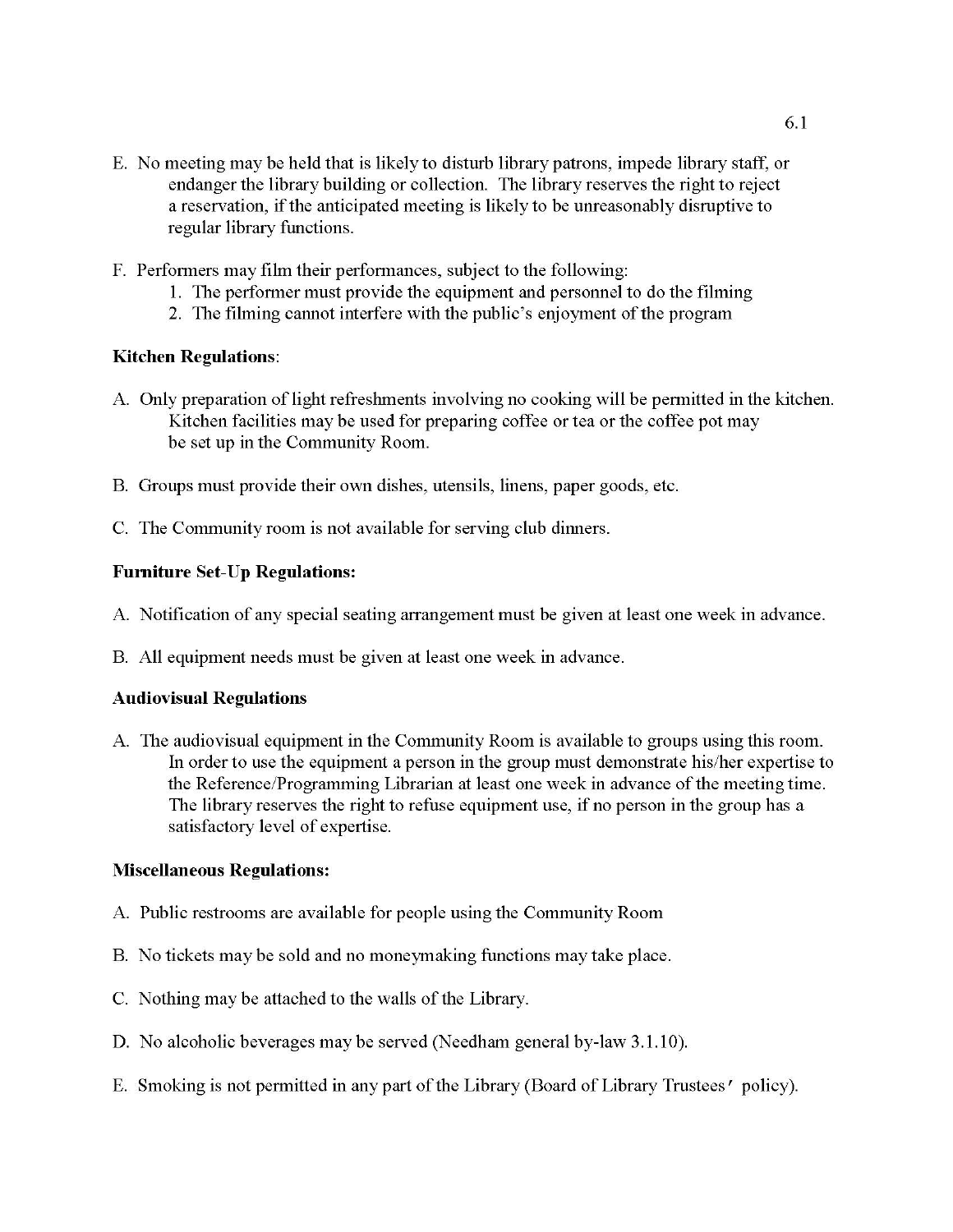- F. A booking slip must be filled out and returned to the Reference/Programming Librarian at least two weeks in advance, in order to hold the Community Room for a given date.
- G. The Board of Library Trustees reserves the right to refuse the use of the Community Room to any organization abusing the privileges set forth above.
- H. The Board of Trustees reserves the right to waive any of these regulations. The waiver request must be made in writing and filed with the Community Room application form. The request will be forwarded to the Board of Trustees for consideration at its next meeting.

Approved January 1993, Amended May 1998, July 1999, January 2000, August 2000 December 6, 2005, December 13, 2005, October 10, 2006, June 12, 2007, April 12, 2018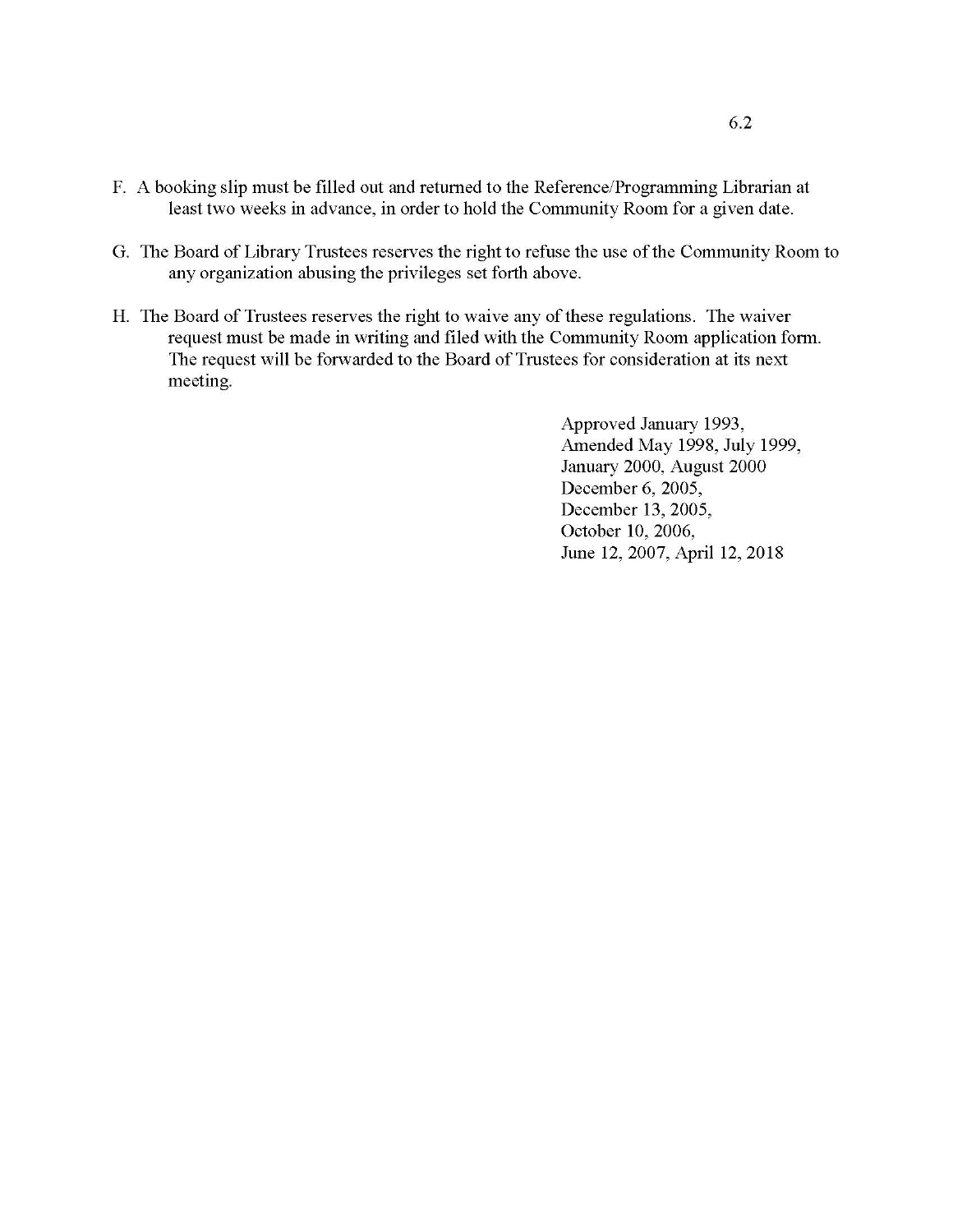# Community Room Application Form

Date of Application

This application must be filed at least two weeks in advance to reserve the Needham Public Library Community Room. Please fill out completely and return to: Reference/Programming Librarian Needham Public Library 1139 Highland Avenue Needham, MA 02494.

**Fee** There is a **\$30.00** fee for groups using the Community Room. There is an additional charge of **\$30.00** for use of the audiovisual equipment (microphone excepted). Payment is due one week before the meeting date. Please make check payable to **TOWN OF NEEDHAM** and submit to the Reference/Programming Librarian.

| (Name of Organization)                                                                                  |
|---------------------------------------------------------------------------------------------------------|
| requests the use of the Community Room on:                                                              |
| (dates and times)                                                                                       |
| This application is being made for the organization by:                                                 |
|                                                                                                         |
| (Name, Address, Daytime Phone, Evening Phone, Email Address) who personally accepts responsibility      |
| for payment of fee, damage to library property, and observance of regulations.                          |
|                                                                                                         |
| Number in group ______________                                                                          |
|                                                                                                         |
| <b>Equipment required:</b>                                                                              |
| How many Tables                                                                                         |
| Arrangement of tables? (Square, U-shape, School Room, etc.) _____________________                       |
| How many Chairs? _____________ Arrangement of chairs (Lecture style, Circle, etc.)                      |
| Please Diagram your setup on the back of this form.                                                     |
| Do you need to use the Projector: YES or NO (please circle one)                                         |
| Are you bringing your own laptop: YES or NO (please circle one) PC or MAC (please circle one)           |
| We can connect via VGA or HDMI cords. We do not support Macs, so please bring your own dongle to        |
| connect using our cords.                                                                                |
| Do you need a Computer: YES or NO (please circle one) We have Microsoft Office Suite 2013 installed on  |
| our desktop machine. Please bring your presentation on a thumb drive the day of your event.             |
| Do you need to use the Screen: YES or NO (please circle one)                                            |
| 2 Hand Hold 2 Lavelier and 4 Wired Microphanes are evolutely a place list your needs on the line helow. |

**2 Hand Held, 2 Lavalier and 4 Wired Microphones are available – Please list your needs on the line below:**  \_\_\_\_\_\_\_\_\_\_\_\_\_\_\_\_\_\_\_\_\_\_\_\_ \_\_\_\_\_\_\_\_\_\_\_\_\_\_\_\_\_\_\_\_\_\_\_\_\_\_\_\_\_\_\_\_\_\_\_\_\_\_\_\_\_\_\_\_\_\_\_\_\_\_\_\_\_\_\_\_\_\_\_\_\_\_

Do you need a Whiteboard? Do you need access to the Pantry? **YES or NO** (please circle one)

**All Applicants who intend to use the audiovisual equipment must make arrangements to come in for training on the system with the Reference/Programming Librarian at least one week prior to your event.**